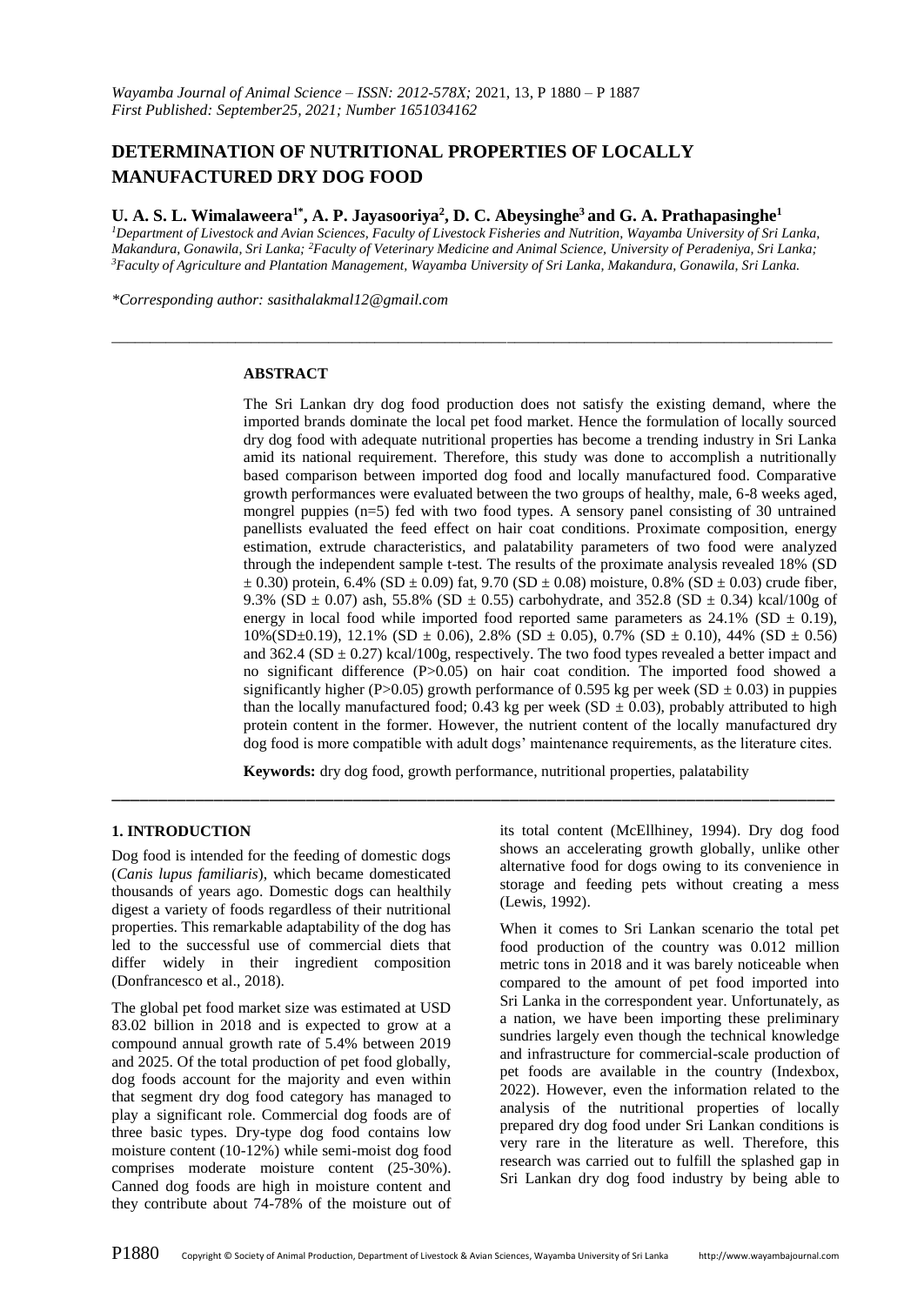introduce locally prepared chicken meat-based dry dog food with adequate nutritional properties.

### **2. MATERIALS AND METHODS**

### **2.1. Sample collection**

All ingredients which were required in the preparation of the dog feed (rice, maize, wheat flour, vegetables, chicken meat, animal fat, fresh milk, and vitamin and mineral additives) were purchased from commercial stores. Rice and maize were grounded into powdered form. The chicken meat was grounded, dried, and powdered. The vegetables were also dried and powdered. Animal fat was turned into liquid form using heat treatment**.**

## **2.2. Preparation of dry dog food**

The dry dog food was formulated according to the procedure given in figure 1.

## **2.3. Proximate analysis**

Proximate composition of the two feed, novel formulated dry dog food and the imported commercially available dry dog food were analyzed in terms of moisture content (AOAC, 1999), crude protein content (AOAC, 2000a), crude fat content (AOAC, 2000b), crude fiber content (Thiex, 2009 ), ash content (Nielsen, 2000). Total carbohydrate content was determined according to the following equation.

Carbohydrate content (% wet basis) =  $100 -$  (% crude protein + % crude fat + % ash + % moisture content)

## **2.4. Energy Estimation of samples**

Energy estimation of both formulated and imported feed samples were done according to the Codex Guidelines on Nutrition Labelling (FAO, 2003).



**Figure 1.** Manufacturing process of local dry dog food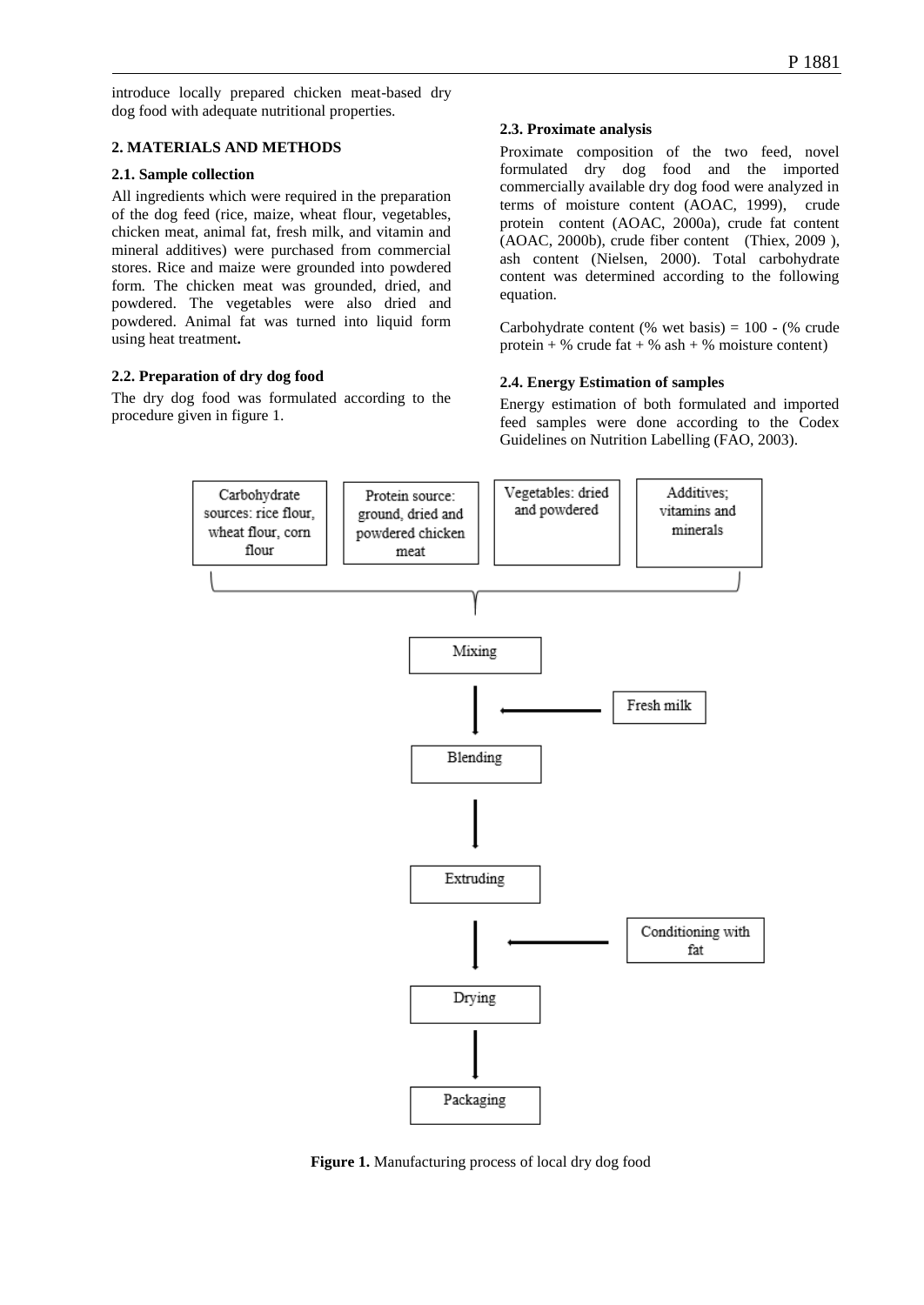#### P 1882

The amount of energy of the samples were calculated by using the following conversion factors: carbohydrates, 4 kcal/g (17 kJ); protein, 4 kcal/g (17 kJ); fat, 9 kcal/g (37 kJ), alcohol, 7 kcal/g (29 kJ); and organic acid, 3 kcal/g (13 kJ).

#### **2.5. Extrudate characteristics of samples**

As extrude characteristics, bulk density (Varsha and Mohan, 2016), instrumental color by CR 400 Chromameter (Raipur, 2013), instrumental texture by TA-XT2 textural analyzer (Kozuchowicz, 2018), Water Solubility Index (WSI) and Water Absorption Index (WAI) (Raipur, 2013) of both formulated and the imported commercial dry dog food were analyzed.

### **2.6. Feeding trial**

Five male mongrel puppies in the age range of 6 to 8 weeks that were apparently healthy were selected purposefully. Once acclimatized the puppies were fed with newly formulated feed for four weeks in adlibitum. Then the puppies were flushed out for one week. The controlled experiment was conducted providing a locally well-established imported dry puppy feed in ad-libitum to the puppies for 4 weeks.

### **2.7. Data Collection**

### *2.7.1. Determination of feed intake*

During months of August, September and October of 2020, puppies were fed using formulated feed and imported feed. The puppies were fed as three times per day since they were fed as ad-libitum feeding. The daily feed intake was measured as collective weight of remaining feed in feeding bowl each three times that they were fed (Dilrukshi et al., 2012).

## *2.7.2. Determination of weight of puppies*

Weight was determined using the weighing scale. Subjects were hanged using thread and measurements were recorded to the nearest 100 g at the end of each week for both formulated feed trial and the imported feed trial (Dilrukshi et al., 2012).

#### *2.7.3. Determination of coat condition*

Two sensory evaluations were conducted at the end of the formulated feed trial and the imported feed trial in order to determine the effect on hair coat condition. Five points Hedonic scale test was performed to evaluate the coat condition of puppies after two treatment groups (Dilrukshi et al., 2012).

#### **2.8. Palatability assessment**

The palatability assessment of imported and formulated feed samples was determined using the two-bowl free choice test. In this test, two food samples were presented to the animal at the same time, offering the animal a choice. The feed were available to each animal for a limited interval of time, 15-30 min for the determination of 'First approach' and 'First choice' (Koppel, 2014).

### **2.9. Statistical analysis**

Statistical analysis was done using SPSS 16 software. Independent sample *t*-test was used to analyze the comparative difference between formulated and imported dry dog food for each measured nutritional aspect.

#### **3. RESULTS**

#### **3.1. Growth performances**

The growth performances of puppies fed with formulated and imported dog food for over the experimental period have been summarized in the Tables 1 and 2.

Results indicate, there is significant difference of growth rate of puppies that were fed using formulated feed and imported feed. The mean growth rate (kg/week) of puppies fed using imported feed was higher than the mean growth rate (kg/week) of puppies fed using formulated feed.

**Table 1.** Weekly mean growth performances of puppies during feeding trial

| Group      | Week | Mean      | SD    |
|------------|------|-----------|-------|
|            |      | growth    |       |
|            |      | rate      |       |
|            |      | (kg/week) |       |
| Formulated | 01   | 0.40      | 0.070 |
| feed       | 02   | 0.40      | 0.000 |
|            | 03   | 0.42      | 0.044 |
|            | 04   | 0.50      | 0.070 |
| Imported   | 01   | 0.50      | 0.070 |
| feed       | 02   | 0.56      | 0.054 |
|            |      |           |       |
|            | 03   | 0.64      | 0.054 |
|            | 04   | 0.68      | 0.044 |

**Table 2.** Mean growth rate (kg/week) values of two groups of puppies

| Treatment          | Growth rate (kg/week) |        |         |
|--------------------|-----------------------|--------|---------|
|                    | Mean                  | SD     | P-value |
| Formulated<br>feed | 0.4300                | 0.0325 | 0.000   |
| Imported<br>feed   | 0.5950                | 0.0325 |         |

P-value is the value for independent sample t-test for the difference between growth rates of puppies were fed using formulated feed and imported feed.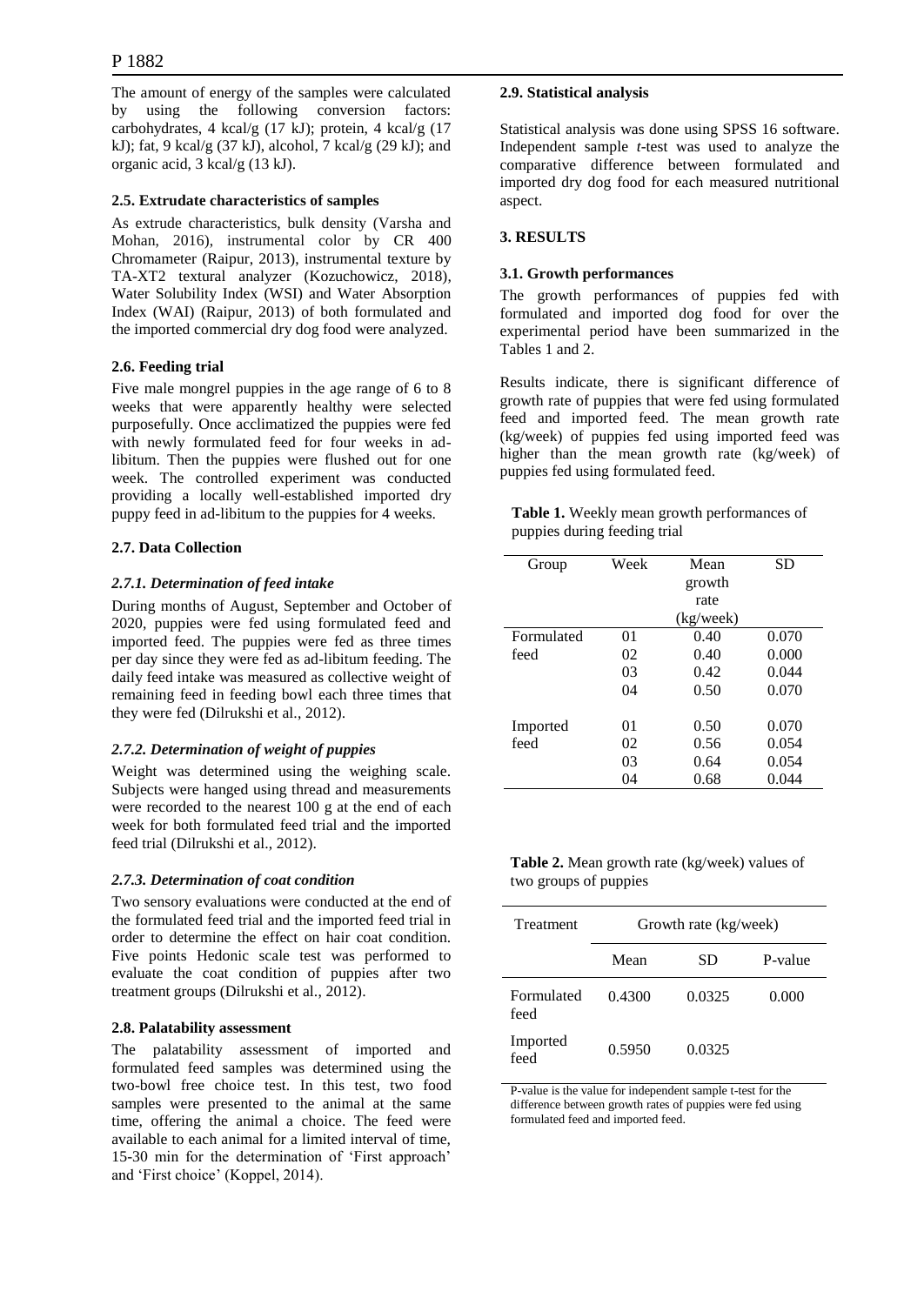

**Figure 2.** Weekly mean growth rates of two groups of puppies

#### **3.2. Hair coat condition**

The parameters of the coat condition determined through two sensory evaluations conducted after the feeding trials were summarized in the table 3.

Results of the sensory Results indicate, there is no significant difference between each of the sensory attributes of hair coat of puppies fed with either feed.

Table 3. Sensory attributes of hair coat condition of puppies fed with formulated feed and imported feed evaluated by 5-point hedonic scale

| Sensory<br>attribute  | Formulated<br>feed (Mean $\pm$<br>SD) | Imported<br>feed (Mean<br>$\pm$ SD) | $P-$<br>value |
|-----------------------|---------------------------------------|-------------------------------------|---------------|
| Glossiness            | $2.23 +$<br>0.430                     | $2.10 +$<br>0.403                   | 0.220         |
| Softness              | $2.10 + 0.481$                        | $2.03 +$<br>0.414                   | 0.567         |
| Optimum<br>coat feels | $2.20 \pm 0.407$                      | $2.07 +$<br>0.365                   | 0.187         |

#### **3.3. Proximate analysis**

The proximate compositions of the formulated and imported dog feed have been summarized in the Table 4. Results shows significant different of proximate components between formulated feed and imported feed. The total ash content and carbohydrate contents of formulated feed is higher than imported feed while protein, fat, crude fiber, and moisture contents are higher in imported feed than the formulated feed.

**Table 4.** Proximate composition of formulated and imported feed

| Component<br>(% ) | Formulated<br>feed (mean<br>SD) | Imported<br>feed<br>(mean<br>SD) | P-value |
|-------------------|---------------------------------|----------------------------------|---------|
| Protein           | $18.0 + 0.3$                    | $24.1 + 0.2$                     | 0.000   |
| Crude fat         | $6.4 + 0.1$                     | $10.0+0.2$                       | 0.000   |
| Crude fiber       | $0.8 + 0.0$                     | $2.8 + 0.1$                      | 0.000   |
| Moisture          | $9.7+0.1$                       | $12.1 + 0.1$                     | 0.000   |
| Ash               | $9.3+0.1$                       | $7.0 + 0.1$                      | 0.000   |
| Carbohydrate      | $55.8 + 0.1$                    | $44.0 + 0.1$                     | 0.000   |

| Table 5. Energy estimation results of formulated |
|--------------------------------------------------|
| and imported feed                                |

| Parameter   | Formulated   | Imported     | P-value |
|-------------|--------------|--------------|---------|
|             | feed         | feed         |         |
|             | $(mean \pm)$ | $(mean \pm)$ |         |
|             | SD)          | SD)          |         |
|             |              |              |         |
| Energy      | $352.8 +$    | $362.4 +$    | 0.000   |
| (kcal/100g) | 0.34         | 0.27         |         |
|             |              |              |         |

#### **3.4. Energy estimation**

Results of the energy estimation of the formulated and imported dry dog foods are depicted in the Table 5.

There is a significant difference between energy values of formulated feed and the imported feed. The energy of the imported feed is higher than the formulated feed.

#### **3.5. Excrudate characteristics**

Table 6 summarizes the extrudate characteristics of the formulated and imported dog foods. Whereas, figure 3 and 4 indicate texture profiles of formulated and imported dog foods, respectively.

Results shows the bulk density, lightness, and the hardness of the formulated feed sample is significantly higher than the imported feed sample, while the a\* color value of imported feed is significantly higher than the formulated feed. There is no significant difference of Water Solubility Index, Water Absorption Index, crispness, and b\* color values between formulated and imported feed.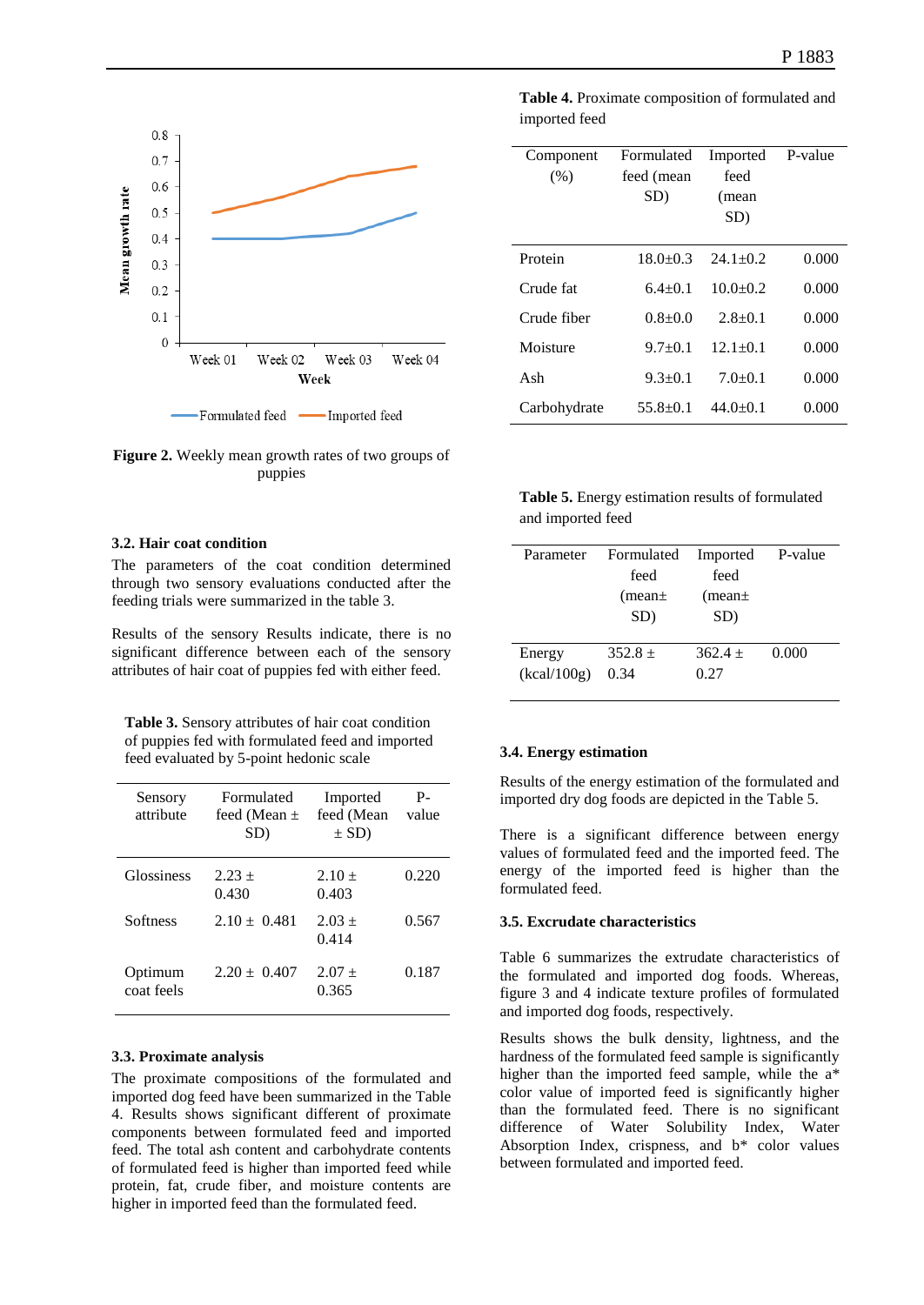

**Figure 3.** Texture profile of formulated dog food



**Figure 4.** Texture profile of imported dog food

#### **3.6. Palatability**

In the study population of thirty adult dogs, 60% of the subjects had first choice for imported feed while the rest 40% had formulated feed as first choice. For first approach, the imported feed had 63.34% of subjects' preference while formulated feed had only 36.66%.

#### **4. DISCUSSION**

In a study conducted by Dilrukshi et al.2012, the results indicated no significant difference in growth performance of puppies fed with formulated food and imported food. In contrary, the results of the present study indicate, the growth rate of puppies that were fed using formulated food which is (0.430 kg/week) is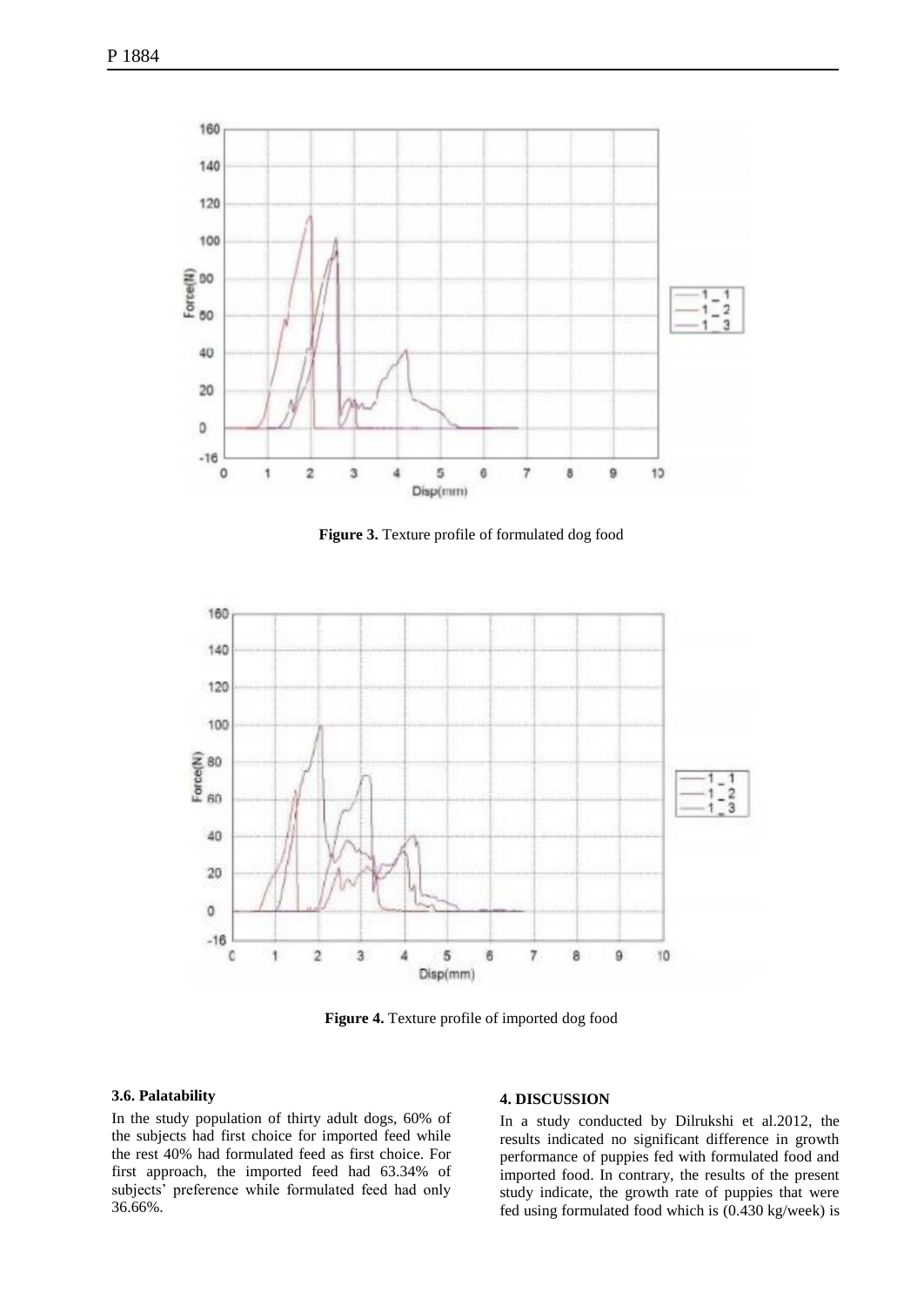significantly lower than the growth rate of puppies fed with imported food which is (0.595 kg/week) (Table 2). These results may have befallen due to several reasons and they can be considered possible explanations for the results of this study.

One reason could be the employment of the same group of puppies for the imported feed trial and the formulated feed trial (controlled and experimental trials respectively) with a flush out time period due to the lack of puppies in the surrounding area during the study period. This approach may have yielded higher growth rate in puppies in the latter feed trial; imported feed trial. Since there is always a gap of one month of age between two feeding trials, the puppy's growth rate is always slightly higher in the second feeding trial; the imported feed trial than the first feeding trial; formulated feed trial.

However, the most obvious reason for observing better puppy growth in imported dog food feeding is the difference of the nutritional composition of the imported food and the formulated food. The most significant aspects of the nutrition of puppies are the energy, protein and the fat contents of the food fed to them. For the optimum growth, the NRC lists the minimum crude protein requirement for puppies to be met by feed formulas should be 18% on DMB.

The 2014 AAFCO dog food nutrient profile for growth and reproduction recommends the minimum crude protein and fat content of dry matter to be 22.5% and 8.5% for puppies while the caloric density for dog food products should be 400 kcal metabolizable energy (ME) per 100grams dry matter (DM).

the proximate analysis of the formulated food revealed only  $352.80$  kcal $100g^{-1}$  of energy,  $18.0\%$  of protein and 6.40% of fat on wet basis. The corresponding values on DMB of the formulated food for energy, protein and fat contents were 390.69 kcal100g<sup>-1</sup>  $[(352.8/90.3) \times 100]$ , 19.93%  $[(18/90.3) \times 100]$  and 7.08%  $[(6.40/90.3) \times 100]$  respectively. Hence, the nutritional composition of the locally formulated feed seems to be lesser than the recommendations established for puppy food.

The 2014 AAFCO dog food nutrient profile for growth and reproduction recommends the minimum protein and fat contents of 18% and 5.5% on DMB respectively for adult dogs while the caloric density to be 300 - 400 kcal metabolizable energy (ME) per 100grams dry matter (DM). Even though the nutrient profile of locally formulated food does not satisfy the nutritional requirements of the puppy stage, it complies with the nutrition demand of adult dogs which is lesser than the puppy stage. The availability of required nutrients in adequate quantities for puppy growth in imported food might have caused the higher growth rates of puppies fed with imported food compared to the formulated food.

When considering the carbohydrate content of both types of food since it is another energy source in the feed, The formulated food contains higher carbohydrate content (55.80%) than the imported food (44.0%) (Table 4). Although the carbohydrates accounts to the provision of energy in a food, protein and fat stand the major sources of energy for dogs owing to their evolution by grey wolfs (Case *et al.*, 2011). Therefore, having high carbohydrate content in the locally formulated food than the imported food

| Property             | Formulated feed<br>$(\text{mean} \pm SD)$ | Imported feed<br>$(\text{mean} \pm \text{SD})$ | P-value |
|----------------------|-------------------------------------------|------------------------------------------------|---------|
| Bulk density $(g/L)$ | $515.8 \pm 3.04$                          | $390.67 \pm 3.3$                               | 0.000   |
| Instrumental colour  |                                           |                                                |         |
| $L^*$                | $44.03 \pm 0.64$                          | $36.87 \pm 1.32$                               | 0.001   |
| $a^*$                | $3.21 \pm 0.30$                           | $7.00 \pm 0.10$                                | 0.000   |
| $h^*$                | $20.57 \pm 0.69$                          | $21.37 \pm 0.23$                               | 0.130   |
| WSI(%)               | $10.05 \pm 0.52$                          | $11.10 \pm 1.26$                               | 0.254   |
| <b>WAI</b>           | $3.13 \pm 0.28$                           | $2.76 \pm 0.04$                                | 0.087   |
| Texture              |                                           |                                                |         |
| Hardness $(N)$       | $103.56 \pm 9.34$                         | $69.23 \pm 5.53$                               | 0.020   |
| Crispiness $(N)$     | $25.37 \pm 15.16$                         | $25.12 \pm 4.97$                               | 0.985   |

**Table 6.** Extrudate characteristics of formulate and imported feed

 $L^*$ - Lightness from black to white color, a<sup>\*</sup>- from green to red color, b<sup>\*</sup>- from blue to yellow color.

The study results revealed imported feed contains  $362.40$  kcal $100g^{-1}$  of energy,  $24.10\%$  of protein and 10.0% fat on wet basis, while the same compositions were figured to be 412.28 kcal100g<sup>-1</sup> [(362.4/87.9)  $\times$ 100], 27.41% [(24.10/87.9) × 100] and 11.37%  $[(10/87.9) \times 100]$  respectively on DMB. The results of does not contribute improving the growth rate of puppies.

As evidenced by Table 3, there is no significant difference between each of the sensory attributes of hair coat (glossiness, softness, optimum coat feel) of puppies fed with imported food and formulated food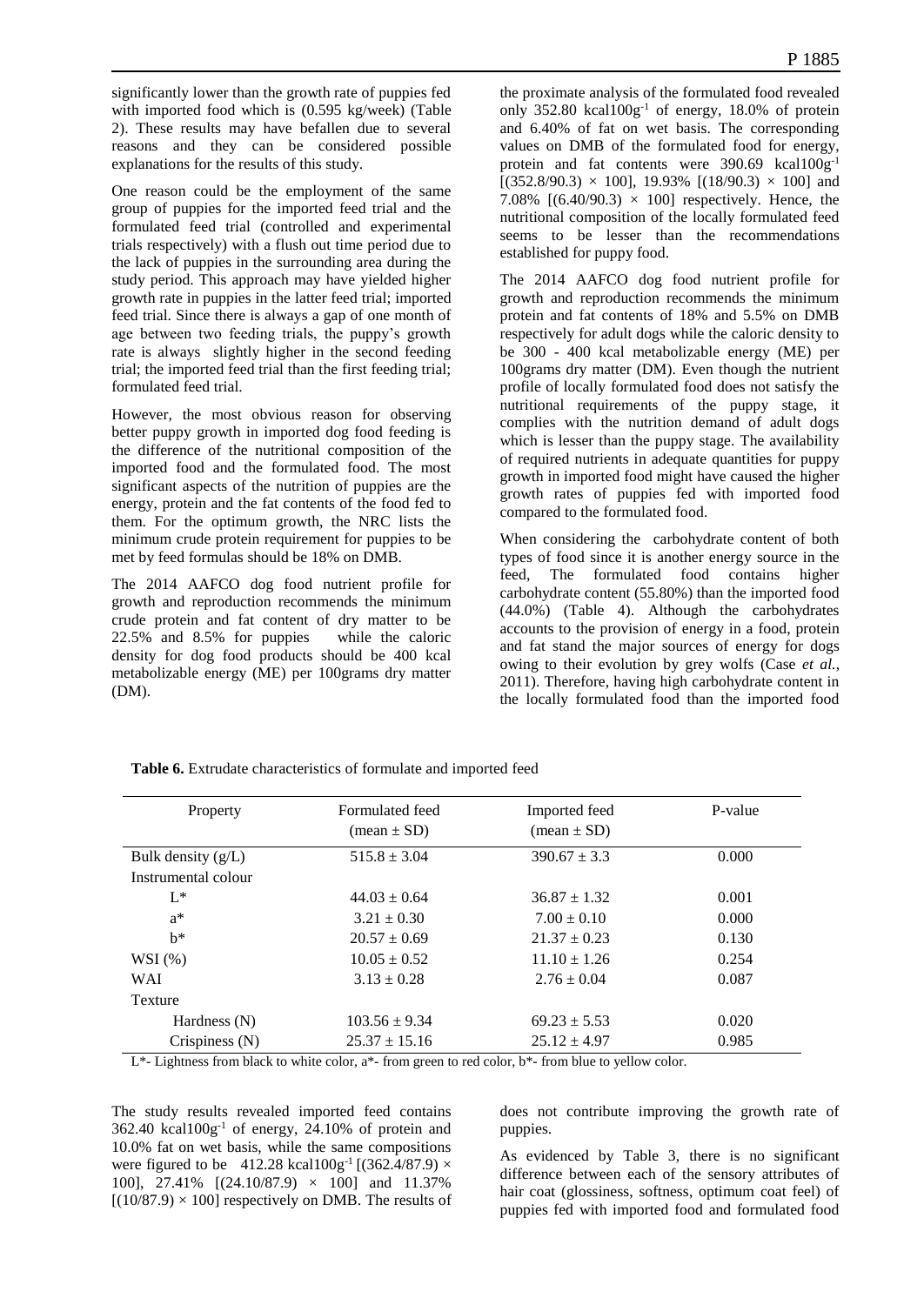(Table 3)., The formulated food has scored number 2 out from the 5-point hedonic scale in each of the above mentioned hair coat characteristics indicating better sensory conditions in hair coat of puppies fed with local feed. Therefore, the formulated food is more than capable of achieving desired hair coat conditions according to its composition. In a similar study by Dilrukshi et al.,(2012), the locally prepared food has showed better hair coat condition in puppies than the imported food.

The results of extrude characteristics of this study has shown that the bulk density of the formulated food  $(515.80 \text{ gl}^{-1})$  is significantly lower than the imported food (490.66 gl<sup>-1</sup>) (Table 6). Typically, dry-expanded pet foods have bulk densities in the range of 280 to 400 grams per liter (Riaz, 2019) while the bulk density of a dry extruded product indicates how well the product is cooked of expanded. Therefore, the higher bulk density of formulated food may be beneficial in commercial scale pet food production by reducing the cost to store, but generally higher bulk density tends to decrease the palatability of extruded pet foods. The possible reasons for higher bulk density of the formulated feed could be the poor extrusion of starch, relatively low temperature in extrusion process and the lower moisture content of the extrudate.

The literature on colour estimation of extruded dry dog products is scares limiting data for the comparison. However, the results of the present study showed that the lightness  $(L^*)$  of the formulated food (44.03) to be significantly higher than the imported food (36.86). a\* value of the formulated food is significantly higher in imported food (7.0) than the formulated food (2.31) which imparts more red colour to the food which is preferred by the dogs and their owners since it is the meaty colour (Baquero et al., 2018). But there is no significant difference in  $b^*$ value of the two food types. However, the lightness and lack of meaty colour of pet food may negatively affect the purchase of the product by the pet owner.

The results of the texture analysis of this study showed that the hardness of formulated food (103.55 N) is significantly higher than the imported food (69.23N) although the crispiness values have no significant difference. This higher hardness value of the formulated food negatively affect the feed intake of puppies and thereby have contributed largely to the lower growth rate of puppies fed with formulated food. The possible reasons for the increased hardness of formulated food could be the slightly lower amount of moisture content (Alvarenga et al., 2018). The results of WAI and WSI of this study showed that there is no significant difference of these two parameters in either of the tested foods.

For the palatability assessment, the results indicated that the palatability of the imported food is significantly higher than the formulated food. Since the quality of ingredients, and the way that they are cooked, processed, and stored, significantly affect the acceptability and palatability of pet foods, it can be concluded that, the one or more parameters mentioned above may not have been up to the optimum level in the formulated food. Also, the poorly extruded starches cause food particles to have high bulk densities, which negatively affect the texture and chewiness of the product which ultimately lead to the poor level of palatability in the food (Baller et al., 2021). This trend is observable in the texture and bulk density results of the formulated food. On the other hand, meaty colour, scent and the fat content of the food being major driven forces for pets to accept or a reject a food, the poor meaty colour indicated through low value of a\*; poor scent and relatively low fat content; might have contributed significantly to the lower palatability level in the formulated food (Hall et al. 2017).

## **5. CONCLUSION**

Although the locally prepared dry dog food is capable of maintaining a moderate growth in puppies, the nutrient content of the food is not in adequate levels to achieve the optimal growth performance of puppies. Whereas the nutrient content of the locally prepared dry dog food is more compatible with adult dog's maintenance requirements.

## **Acknowledgement**

The authors would like to acknowledge the head and the staff of the Department of Livestock and Avian Sciences, Faculty of Livestock Fisheries and Nutrition, Wayamba University of Sri Lanka for their contribution to make this study a success.

## **References**

- AAFCO (2014) 'Nutrient Requirements of Dogs', pp. 1–24.
- Alvarenga I.C., Ou, Z., Thiele, S., Alawi, S. and Aldrich, C.G. (2018). Effects of milling sorghm into fractions on yield, nutritional composition, and their performance in extrusion of dog food. *Journal of Cereal Science.* 82, pp.121-128.
- AOAC (1999) *Analytical Methods*.
- AOAC (2000a) *Analysis of Protein*.
- AOAC (2000b) *Analysis of Total Fat*.
- Baller, M.A, Pacheco, P.D.G., Takahashi, A.V., Putarob, T.C., Vasconcellos, R.S. and Carciofi, A.C. (2021). Effects of thermal energy on extrusion characteristics digestibility and palatability of dry pet food for cats. *Journal of Animal Physiology and Animal Nutrition.*  105(S1). pp.76-90.
- Baquero, D.G., Koppel, K., Chambers, D., Holda, K., Glogowski, R. and Chmbers, E. (2018). Acceptibility of Dry Dog Food Visual Characterisctics by Consumer Segments Based on Overall Liking: a Case Study in Poland. *Animals.* 8(6), pp.79.